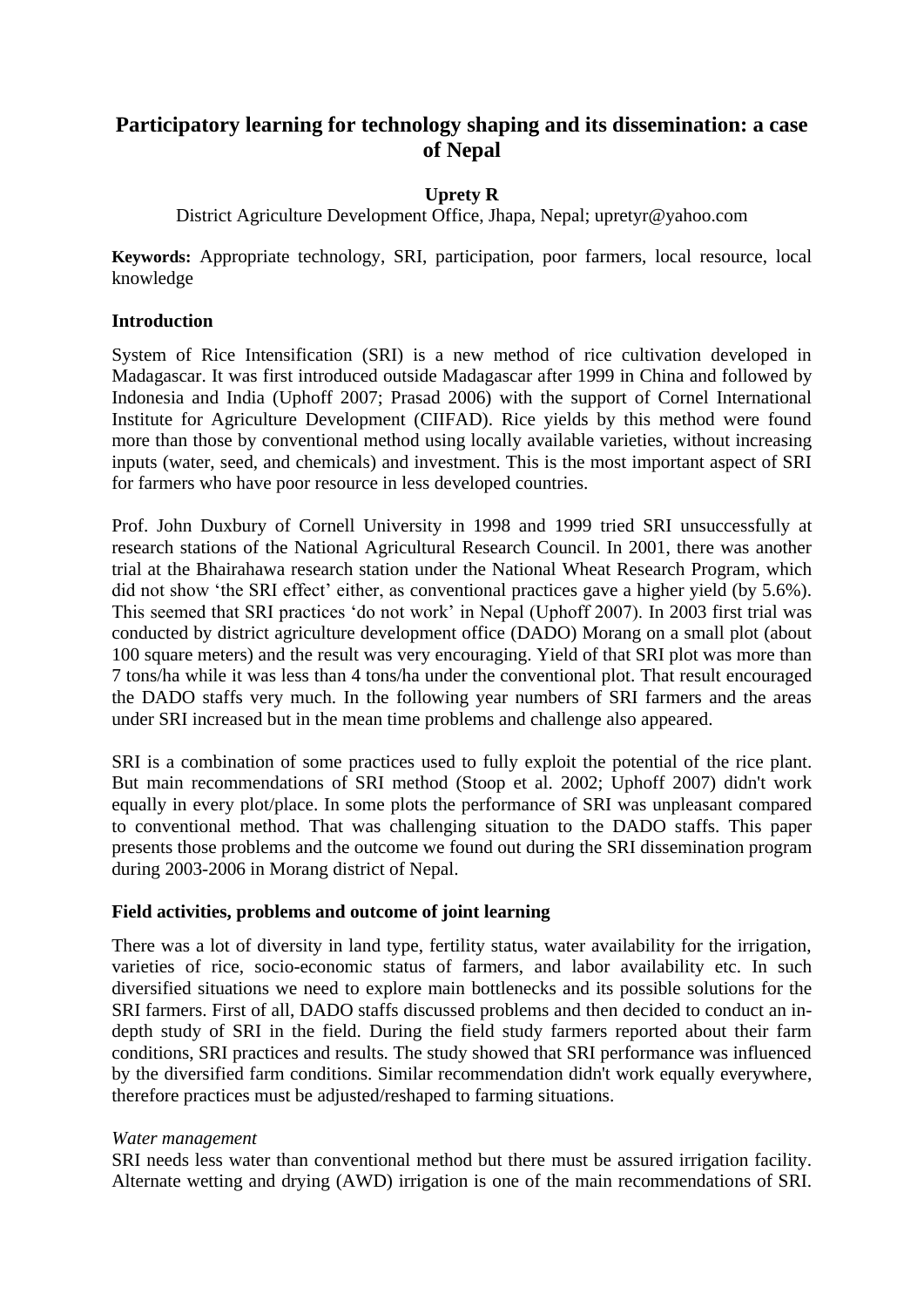In the early stage of rice it was recommended that soil should keep moist (no stagnation of water on the field) and 3-4 times for soil drying up to cracking stage. This recommendation worked well on the loose soil with high organic matter content. But on heavy clay soil drying effect has found negative. Heavy clay soil became very hard and problematic for root growth after drying. This indicated that recommendation on water management of rice field should be based on soil type. In the loose soil with rich organic matter it could be dried up to cracking stage but heavy clay soil should keep moist for the better growth (root and shoot) of rice. Based on that reality and farmers reaction we changed our SRI recommendation of water management according to soil types after 3rd season.

### *Variety and spacing*

Initially we recommended 25x25cm or 30x30cm spacing for all rice varieties in all type soils. Rice varieties used by SRI farmers in early days were long duration and high tillering capacity. The growth and development of those rice varieties went very well but some short duration and low tillering modern varieties did not achieve expect outputs. We observed that fertile tiller, panicle size and number of grains/panicle were better with wider spacing but total number of panicles per unit areas was less for some varieties. As a result, the rice production decreased. Next season we conducted trials on varieties and spacing on the farmers' field. The trials results indicated that short duration varieties and some newly released varieties were less tillering and needed closer spacing (20x20cm) than that previously recommended. The best result according to varieties is given on Table 1. Through the two previous trials we recommended three spacing 20x20, 25x25 and 30x30 cm according to rice varieties, soil fertility status and they worked well.

| <b>SN</b>      | Rice variety   | Crop   | duration   Highest |        | yield   Best  | spacing | for |
|----------------|----------------|--------|--------------------|--------|---------------|---------|-----|
|                |                | (days) |                    | (t/ha) | highest yield |         |     |
|                | Basdhan/Kanchi | 145    |                    |        | $25x25$ cm    |         |     |
|                | Mansuli        | 155    |                    | 9.9    | $30x30$ cm    |         |     |
|                | Swarna         | 155    |                    |        | $25x25$ cm    |         |     |
| $\overline{4}$ | Sugandha       | 120    |                    |        | $20x20$ cm    |         |     |
|                | Radha 12       | 155    |                    | 9.6    | $25x25$ cm    |         |     |
| 6              | Hardinath 1    | 120    |                    | 8.4    | $20x20$ cm    |         |     |

**Table 1.** Best yield of different rice varieties with best spacing in Morang, Nepal. 2005

#### *Weed management*

Young seedling, wider spacing, and AWD irrigation create favorable environment for weed growth. Weed management is one of the crucial tasks for SRI method. Initially DADO recommended manual weeding for SRI. It required 3-4 times of weeding for better weed management and labor requirements for such weeding were more than double compared to conventional method. Farmers reported that it was difficult to manage more labor for larger SRI field. To solve that problem in 2005 DADO introduced a two-wheelers rotary mechanical weeder (cono weeder), and farmers tried it in different type of soil and situations. One important thing for mechanical weeding was the availability of water in the field to roll the weeder. Another thing was that most of the female labor felt it was very difficult to roll it in the field. As a result, only male labor used it in their field. Although rotary weeder cut down the labor requirement by 3/4th, there was a problem, as conventionally rice weeding is done by female labor. Thus, some farmers made their own weeder (light weight and easy to operate), some maintained closer spacing (20x20cm) to reduce weed growth and some others combined chemical (use weedicide) and manual weeding for better weed management. Based on our experience, we suggested different weed management strategies for the SRI farmers.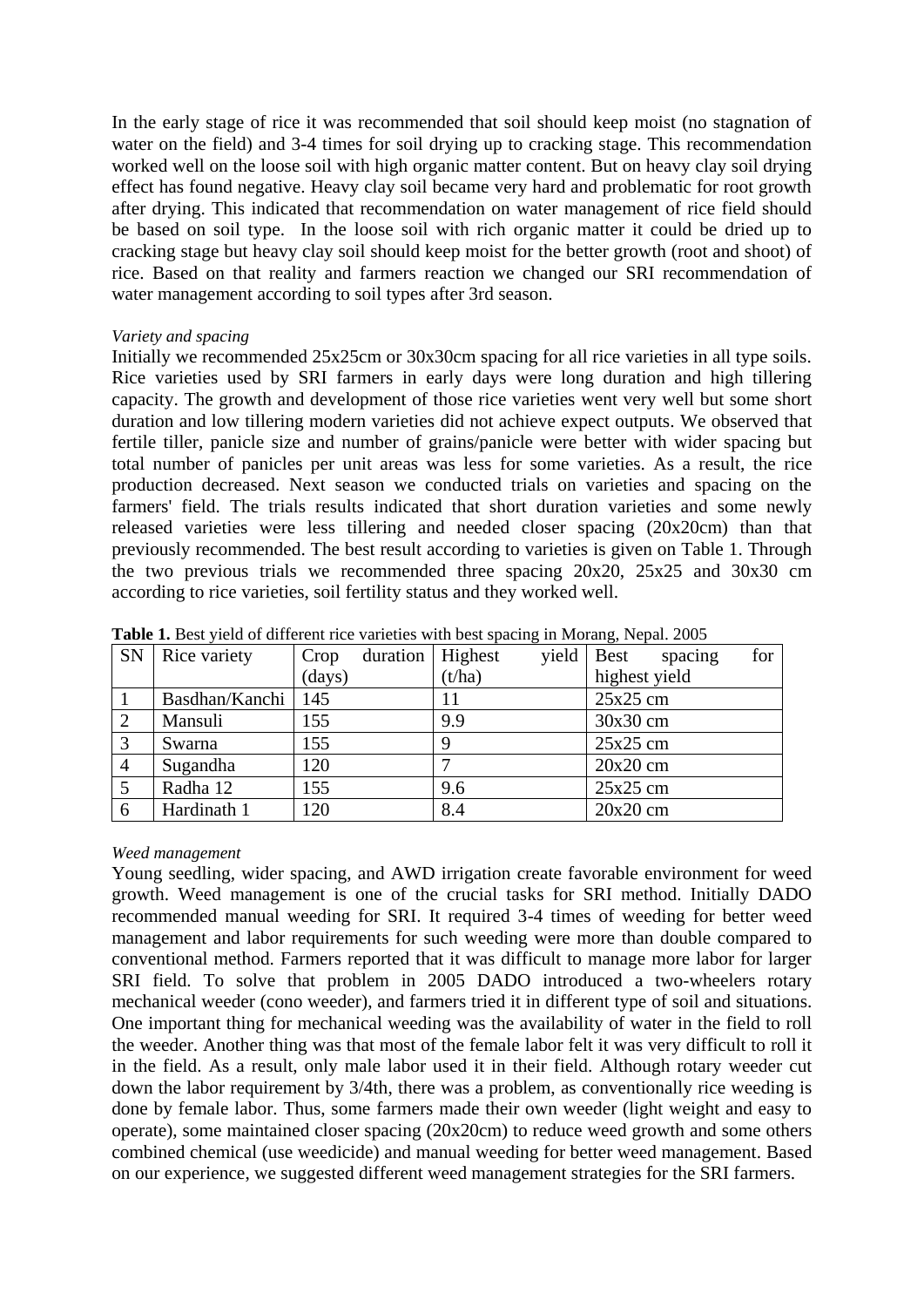#### **Trends of SRI dissemination in Morang**

In the beginning it was very difficult to convince farmers to change their conventional rice farming practices. Farmers didn't believe that younger delicate seedlings could survive; they were scared of wider spacing of planting; water management was different from their conventional method because they always hold/flooded water into their field conventionally; and they didn't believe the alternate waiting and drying system. Slowly farmers and extension workers gained confidence on SRI practices after joint trials and learning experience, and they felt more comfortable to communicate and interact with each other. Such interaction helped them to modify/re-shape the general recommendations according to local situations and such modification in technology transfer has accelerated SRI dissemination in later stage. Figure 1 shows the SRI dissemination trends in Morang. The SRI has spread more than 30 districts in Nepal.



#### **SRI dissemination trend in Morang district of Nepal (2003-2006)**

**Figure 1**: SRI dissemination trend in Morang district

#### **Change in the attitude of extension worker and farmers**

Initially most of the extension workers thought that they were the source of information and farmers were passive recipients of technical information, therefore they always tried to influence and dictate farmers to adopt new technology. However, when they started to work with farmers, they found some failure cases of their own recommendations. As a result, they started to discuss this with other extension workers and subject matter specialist (SMS), and they went to the fields to learn with farmers. Because farmers are always in the field and they observed and noticed all changes of their plants, this provided opportunities for the extension workers to learn more knowledge about plant and to develop a partnership with farmers. By doing this, farmers slowly started to open up and share their experiences and thinking. When DADO started to incorporate their findings/suggestions into new technology, farmers also became proactive to test and disseminate new information. Both extension workers and farmers learned from each other to disseminate new technology like SRI.